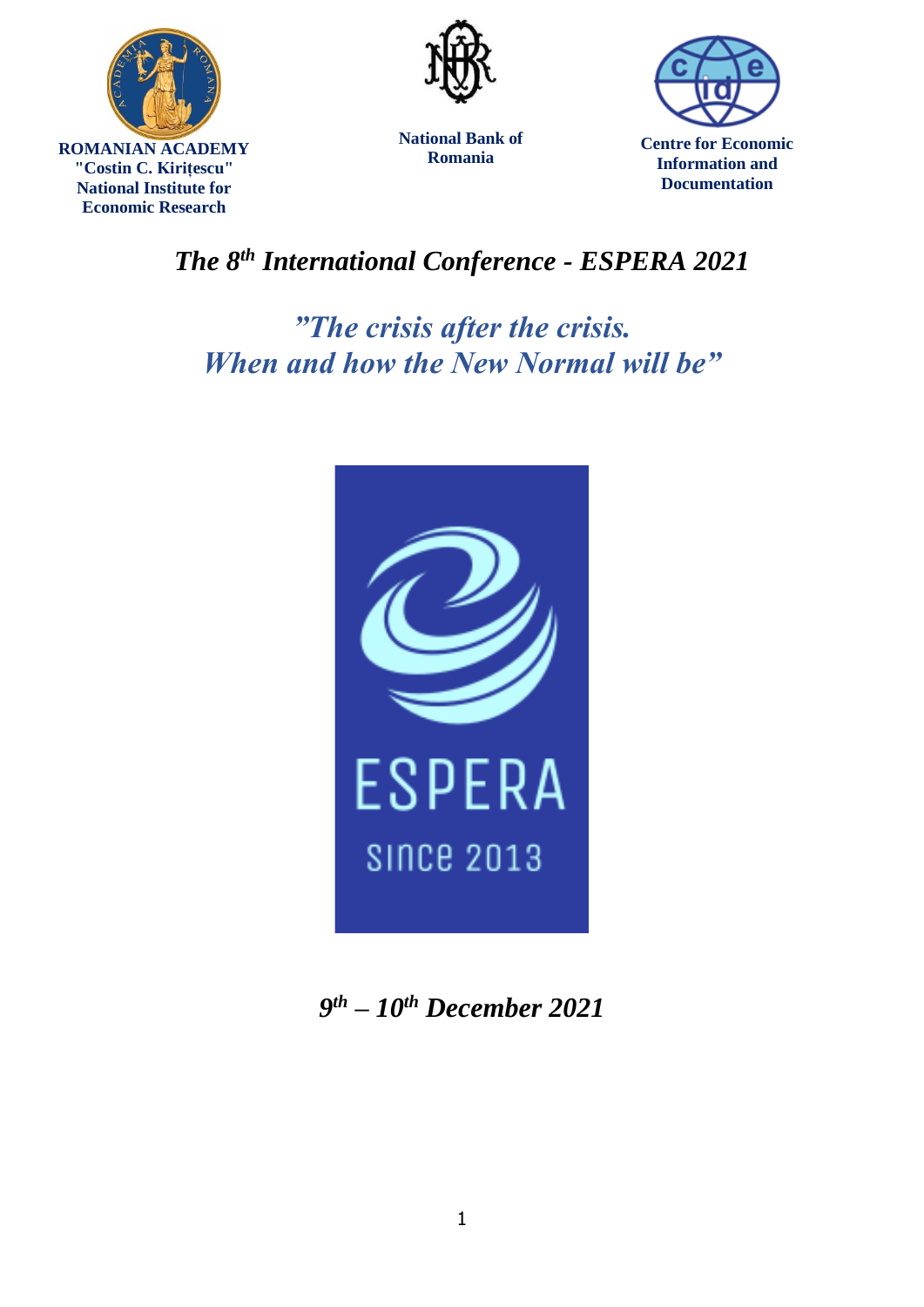

**National Bank of Romania**

**Centre for Economic Information and Documentation**

## *The 8th International Conference - ESPERA 2021 "The crisis after the crisis. When and how the New Normal will be"*

The aim of the NIER international conference "Economic Scientific Research - Theoretical, Empirical and Practical Approaches"- ESPERA, initiated in 2013 by the "Costin C. Kirițescu" National Institute for Economic Research (NIER), is to present and evaluate the economic scientific research portfolio, to argue and substantiate the Romanian development strategies - including European and global best practices.

The 2021 edition of the Conference will be held on **9 th -10th December**, under the title: **"The crisis after the crisis. When and how the New Normal will be"**.

The event scientific program addresses a wide diversity of themes, bringing together researchers from all NIER institutes and centres, members of the Romanian Academy, Romanian academic researchers and also guests from other countries. Researchers are encouraged to present articles on economic scientific research that they have focused, as much as possible, on paradigm shifts for the world after the COVID-19 crisis, since some deep and long-lasting changes are expected building up a "New Normal".

Singular relevant aspects could be related to complete digitalization and digital sovereignty, people and workforce management, virtual training and reskilling, digital currency, de-carbonization in all production processes, supply chains traceability, cybersecurity, automation, artificial intelligence and machine learning, Internet of Things and Blockchain technologies.

The Conference is intended as a thought-provoking exercise for researchers and it is organized in such a way as to provide an academic platform for debates, covering the broadest approaches, enabling an interactive exchange of ideas and the latest results and findings, including those emerged in economic science arising from both fundamental and empirical researches and promoting evidence-based policy making new vision under crisis circumstances.

The Conference includes an additional section dedicated to PhD and post PhD students, thus providing a conducive framework for scientific debate and their training.

The contributions and views that will be expressed, on a meritorious and wideranging level, will be disseminated, as in previous years, in a volume - Proceedings of the International Conference ESPERA 2021, that will be submitted to EBSCO and also for evaluation and inclusion in Conference Proceedings Citation Index by Clarivate, Web of Science.

The 2021 edition of the Conference will take place online and all correspondence with the authors will be done through a dedicated platform, with direct access on ESPERA Conference website.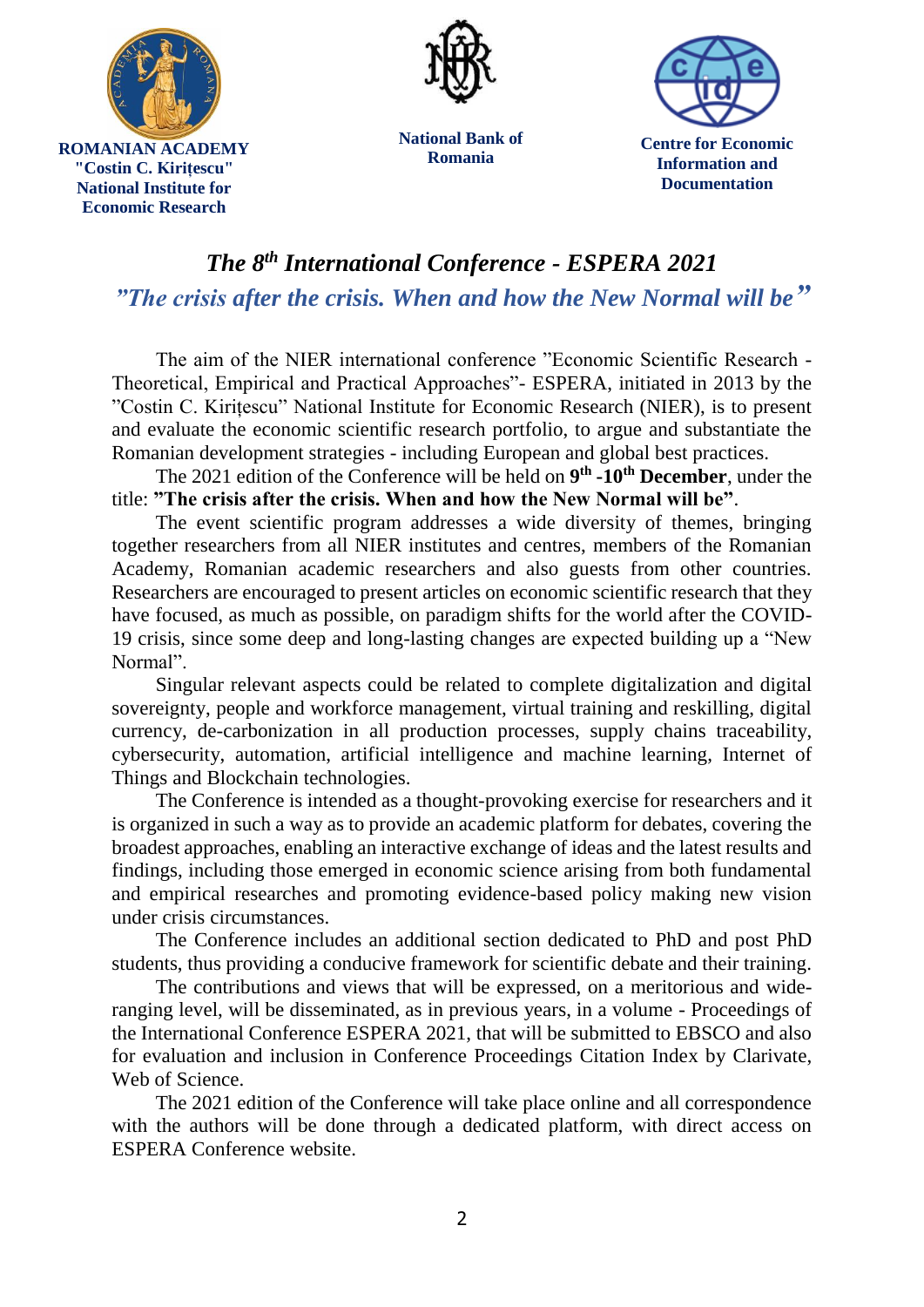



**National Bank of Romania**



**Centre for Economic Information and Documentation**

## **Conference parallel sessions**

*1. Romania's sustainable economic and social development. Models, scenarios, evaluations*

- *2. Natural resources patrimony - costs and benefits of its valorisation*
- *3. Knowledge, innovation, smart development and human capital*
- *4. Economy dynamics and structural changes for a competitive growth*
- *5. European integration and globalisation - new challenges*
- *6. Economic instability and stabilisation policies*
- *7. Development and improvement of economic and social forecasting tools*
- *8. Food safety and security – challenges for agriculture economic development*
- *9. Assessment of economic-social and political experiences and thoughts*
- *10. Contributions to the New Encyclopaedia of Romania*
- *11. Quality of life and social policies evaluations*
- *12. Demographic facts and figures*
- *13. Mountain Economy*
- *14. PhD and post PhD students debates*
- *15. Business ethics*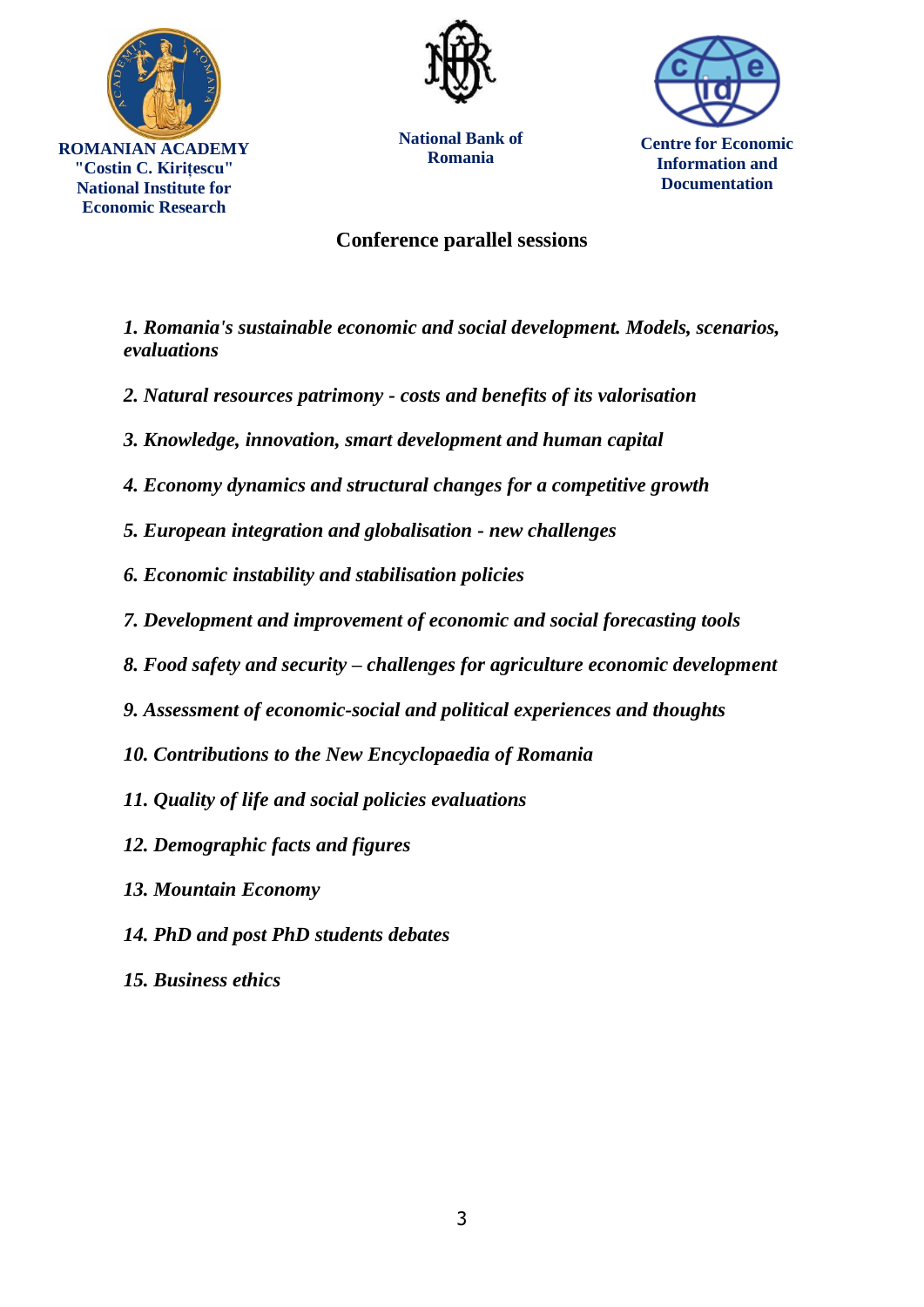

**"Costin C. Kirițescu" National Institute for Economic Research**



**National Bank of Romania**



**Centre for Economic Information and Documentation**

**Conference schedule**

| <b>Abstract submission</b>                                                                                                       | 25 <sup>th</sup> November 2021                                                               |
|----------------------------------------------------------------------------------------------------------------------------------|----------------------------------------------------------------------------------------------|
| Notification of acceptance/rejection                                                                                             | 6 <sup>th</sup> December 2021                                                                |
| <b>International Conference</b>                                                                                                  | $9th$ December 2021 – Plenary<br><b>Session</b><br>10th December 2021 - Paralell<br>sessions |
| <b>Final Paper Submissions</b>                                                                                                   | $20th$ January 2022                                                                          |
| <b>Notification of:</b><br>- acceptance;<br>- acceptance with minor changes;<br>- acceptance with major changes;<br>- rejection. | $15th$ March 2022                                                                            |
| <b>Paper Submissions - final version after</b><br>review                                                                         | $15th$ April 2022                                                                            |

## **Paper Submission**

Authors are invited to submit full text papers that report original unpublished research, which are not under consideration for publication elsewhere. For Romanian contributors, the Romanian language version of the paper is also required. The official languages of the conference are English and Romanian.

The **abstracts** should be submitted until **25th November 2021**, to the following email address: **[espera@ince.ro](mailto:espera@ince.ro)**. In the e-mail message accompanying the paper the author must submit the **registration of participation**, including:

**Name and Surname of the author/authors:**

**Affiliation:**

**Paper title:**

**Conference section:**

**Contact address(for corresponding author):**

**The papers** should be submitted until **20th January 2022**, according to th[e](http://www.conferinte-ince.ro/ESPERA_2016_Template.docx) ESPERA 2021 [Conference paper Template](http://www.conferinte-ince.ro/ESPERA_2016_Template.docx) and following the Guide for Authors recommendations available on the international conference website, through a dedicated platform, with direct access on ESPERA Conference website www.conferinte-ince.ro.